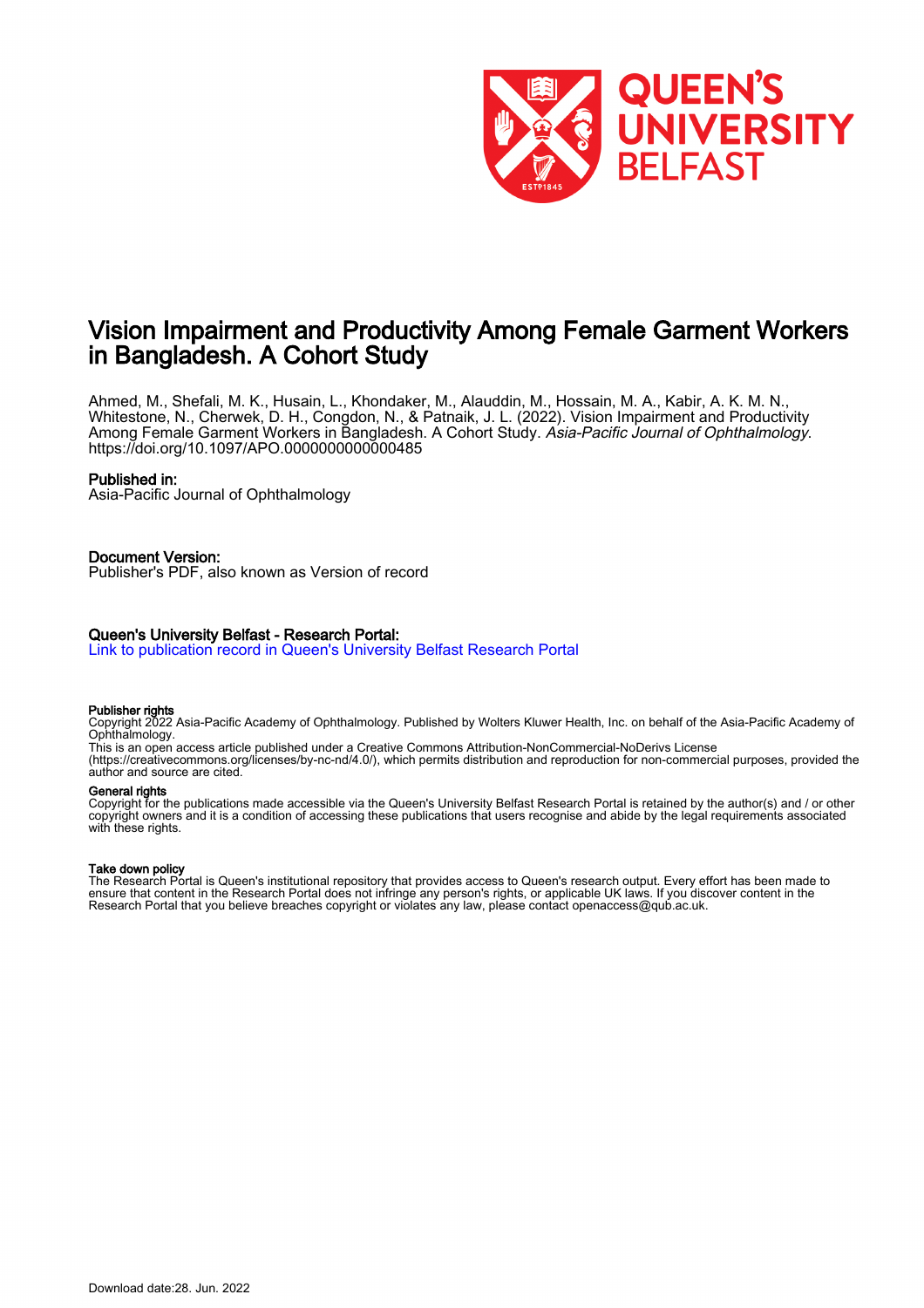# **OPEN**

# Vision Impairment and Productivity Among Female Garment Workers in Bangladesh: A Cohort Study

Munir Ahmed, MPH\*, Mashuda Khatun Shefali, MA<sup>+</sup>, Lutful Husain, MS<sup>\*</sup> Mahbuba Khondaker, MSc<sup>†</sup>, Mohammed Alauddin, MSS<sup>\*</sup>, Mohammad Awlad Hossain, MPH§, A.K.M. Nurul Kabir\*, Noelle Whitestone, MHA§, David Hunter Cherwek, MD§ Nathan Congdon, MD, MPH§¶||, and Jennifer L. Patnaik, PhD§\*\*

Purpose: To assess the prevalence of near and correctable distance visual impairment among screened participants in the garment industry and to explore associations with income, age, and urban versus rural residence. Methods: Vision screenings were conducted at 4 garment factories, 2 urban and 2 rural locations during September and October 2019. Distance vision impairment was the presence of uncorrected vision of  $\langle 6/12 \rangle$  in either eye, correctable to  $\geq 6/7.5$  with distance refraction. Near vision impairment was defined as 1 or more of the following: 1) either eye with presenting near vision <N8 at 40 cm with distance visual acuity >6/12 in the same eye; 2) having been prescribed near add spectacle power in examination records; and/or 3) clinical diagnosis of presbyopia at the time of screening. Demographic information and monthly income were selfreported by questionnaire completion.

Results: Among 915 participating workers (100% female, 18 to 70 years), 29.2% ( $n = 267$ ) and 26.8% ( $n = 245$ ) had correctable distance and near vision impairment respectively. Prevalence of near vision impairment was significantly higher among rural residents (34.2%,  $n = 160$ ), compared to urban (19.0%,  $n = 85$ ,  $P < 0.0001$ ) with the largest differences in the 35 to 39 (68.2% vs 44.2%,  $P = 0.0019$ ) and 40+ (85.9) vs  $48.9\%$ ,  $P < 0.0001$ ) year age ranges. Prevalence of near vision impairment was already high among urban  $(20.4\%, n = 20)$  and rural  $(23.0\%, n = 17)$  workers aged 30 to 34 years. In simple linear regression models, participants with near vision impairment earned \$13.3 [standard error (SE) 2.44,  $P < 0.0001$ ] less per month than those without, while urban residents earned \$40.6 (SE 1.74,  $P < 0.0001$ ) more than rural dwellers. In the final multivariate linear model, both near vision impairment (\$6.51 lower monthly earnings, SE 1.84,  $P = 0.0004$ ) and urban residence (\$43.2 higher monthly earnings, SE 2.39,  $P < 0.0001$ ) remained significantly associated with income.

ISSN: 2162-0989 DOI: 10.1097/APO.0000000000000485 Conclusions: This study found high rates of near vision impairment among female garment workers, particularly rural dwellers, and at a younger age than expected. The high prevalence and association between near vision impairment and lower income suggest that focusing on industries with a high proportion of female workers, such as readymade garments, may be effective in addressing gender disparities in vision impairment and its economic impact.

Key Words: Bangladesh, income, near vision, textile, workplace

(Asia Pac J Ophthalmol (Phila) 2022;xx:xxx–xxx)

T here were approximately 510 million people globally with near vision impairment caused by uncorrected presbyopia in  $2020$ ,<sup>1,2</sup> with the burden greatest in low-and-middle-income countries (LMICs), rural areas, and amongst women.<sup>1–3</sup> The annual global cost of productivity losses associated with near vision impairment is estimated to be \$25.367 billion.<sup>4</sup> Though both near and distance refractive error are easily corrected with spectacles, rates of spectacle coverage in LMICs are as low as  $10\%$ <sup>5</sup> In Bangladesh, spectacle coverage is reported to be  $25\%$ with lower coverage among women (20.9%) and in rural areas  $(15.9\%)$ <sup>6</sup>

Bangladesh is home to the second-largest readymade garment (RMG) industry in the world, following China.<sup>7</sup> Garment production accounts for over 80% of Bangladesh's total export earnings<sup>8</sup> and employs approximately 4 million workers, over half of whom are women.<sup>9</sup> The nature of tasks involved in the production of garments, such as sewing and cutting, requires close viewing of the material and tools, making good near vision a requirement for garment workers.

Eye health organization Orbis Bangladesh, together with Nari Uddug Kendra (NUK), a nongovernmental national women's development support society, carried out free eye health screening and service delivery for female garment workers in Bangladesh in 2019. The current study reports the prevalence of near and correctable distance vision impairment among screened participants and explores associations with income, age, and urban versus rural residence.

#### **METHODS**

The Human Research Ethics Committee of the Asian Institute of Disability and Development (AIDD) provided review and approval for the study. Participants gave verbal consent before enrollment, and all data were analyzed in deidentified fashion. The study followed the tenets of the Declaration of Helsinki.

 $\degree$  2022 Asia-Pacific Academy of Ophthalmology.  $1$ 

Submitted August 11, 2021; accepted December 6, 2021.

From the \*Orbis Bangladesh, Dhaka, Bangladesh; †Nari Uddug Kendra, Dhaka, Bangladesh; ‡Kishorenganj Eye Hospital, Latibabad, Bangladesh; §Orbis International, New York, NY, US; Centre for Public Health, Queen's University Belfast, Belfast, UK; ||Zhongshan Ophthalmic Center, Sun Yat-sen<br>University, Guangzhou, China; and \*\*Department of Ophthalmology, University of Colorado School of Medicine, Aurora, CO, US.

The authors have no conflicts of interest to declare

Address correspondence and reprint requests to: Nathan Congdon, Orbis International, 520 8th Avenue, 12th Floor, New York, NY 10018, US. E-mail: [ncongdon1@gmail.com](mailto:ncongdon1@gmail.com)

Copyright © 2022 Asia-Pacific Academy of Ophthalmology. Published by Wolters Kluwer Health, Inc. on behalf of the Asia-Pacific Academy of Ophthalmology. This is an open access article distributed under the terms of the [Creative](http://creativecommons.org/licenses/by-nc-nd/4.0) [Commons Attribution-Non Commercial-No Derivatives License 4.0](http://creativecommons.org/licenses/by-nc-nd/4.0) (CCBY-NC-ND), where it is permissible to download and share the work provided it is properly cited. The work cannot be changed in any way or used commercially without permission from the journal.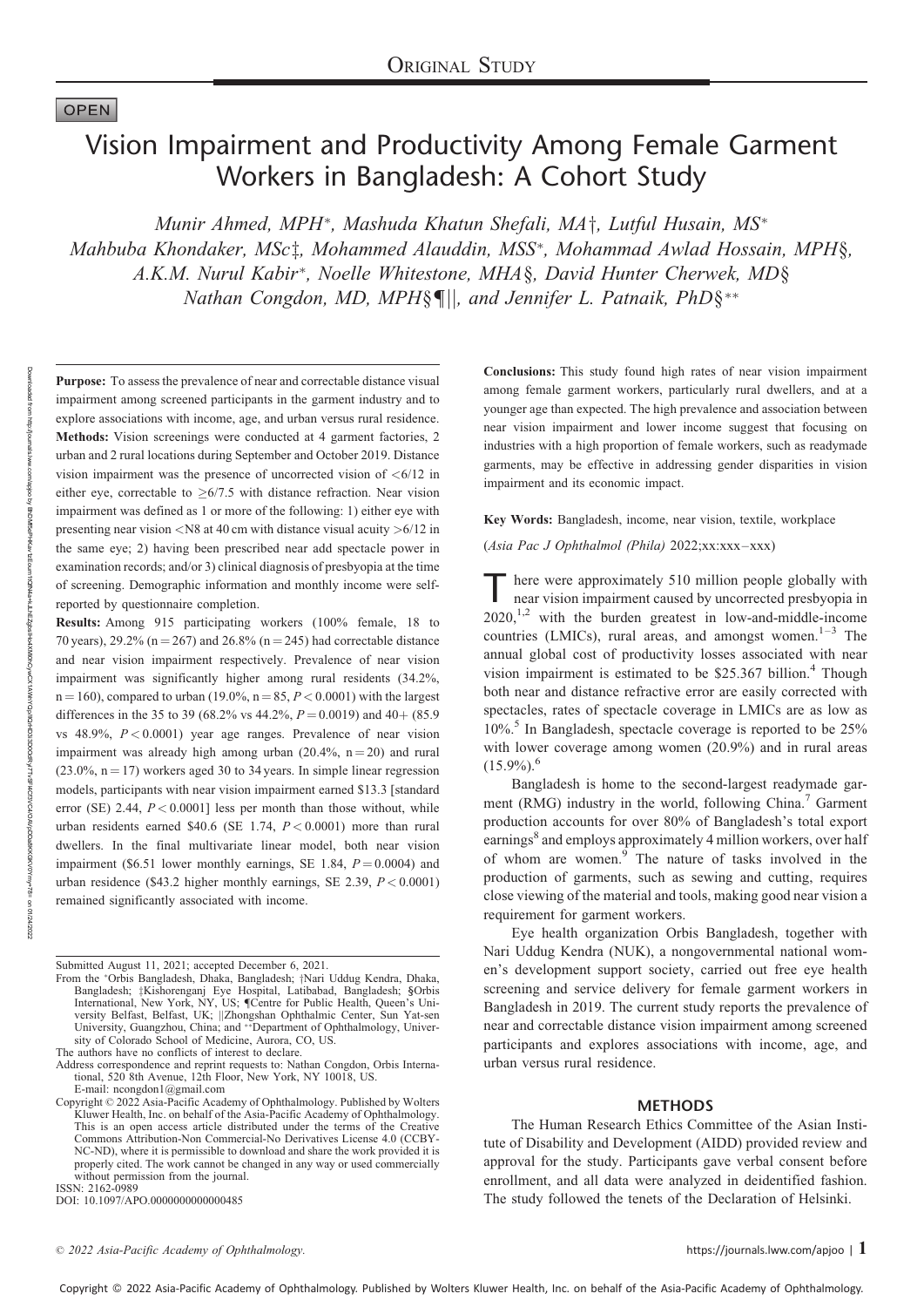# Setting and Participants

Eye health screenings and service delivery were performed at 4 garment factories during September and October 2019. These included 2 urban factories in Dhaka (Shanin Clothing Ltd and Mac-Tex Industries Ltd), and 2 rural factories located near Mymensingh (Targeted Garments Ltd 1, and Targeted Garments Ltd 2).

The eye health screenings and service delivery included women working in a variety of job categories. Dates were scheduled in consultation with factory owners and participants were recruited based on their availability to attend on the selected days and their consent to participate in the study. Training for future screenings, outside of the study, was provided to mid-level management and nursing staff at the factories so that all workers would eventually have the opportunity to attend an eye health screening.

# Vision Screening and Ocular Examination

The eye health screening and service delivery teams each consisted of 1 ophthalmologist, 1 refractionist, 2 ophthalmic assistants, 1 counselor, 2 data recorders, 1 spectacle dispenser, and 1 coordinator. Ocular examinations were carried out according to a standard screening protocol and included:

- 1. Patient registration
- 2. Assessment of correctable distance visual acuity separately in each eye using an ocular occluder and Snellen Tumbling E chart at a distance of 3 m in a well-lighted indoor area of the factory
- 3. Near vision testing with both eyes together using an N-type handheld chart at a distance of 40 cm
- 4. Examination of the anterior segment by handlight and the posterior pole by direct ophthalmoscopy, both performed by an ophthalmologist
- 5. Distance refraction by a trained refractionist where presenting distance visual acuity was  $\lt 6/12$  in at least 1 eye, and near refraction was performed if near vision was N8 or worse. $1,10$
- 6. Free medications (predominantly topical ocular antibiotics, antiallergy drops and artificial tears) were dispensed as needed. Free presbyopic and myopic spectacles were provided to all those whose vision improved with refraction.
- 7. Dilation of the pupil in cases of suspected cataract (based on handlight examination), after which a medical officer performed a torchlight examination of the anterior segment and direct ophthalmoscopy to confirm the diagnosis.
- 8. Those identified needing further investigation or surgical intervention for cataract or epiphora were referred to the National Institute of Ophthalmology and Hospital (NIO&H) for treatment.

#### Data Collection and Management

A questionnaire was administered to all participants, inquiring about age, marital and educational status, income, job designation and years of seniority, daily hours worked, district of residence, spectacle ownership, and vision complaints. Presenting distance visual acuity as assessed by an ophthalmic assistant, distance refractive power as measured by refractionists using streak retinoscopy, presenting near visual acuity, near refraction tested by using plus lenses, and ocular conditions diagnosed during the examination were recorded separately for each eye.

Patient demographic, clinical, and questionnaire data were entered into Microsoft Excel 365 (Redmond, WA, US) by a trained data entry specialist. A password-protected administrative database containing all respondent contact details and managed by the Orbis Bangladesh office was used for contact purposes and oversight of the data collection process. Paper records of contact sheets, registration documents, questionnaires, and other forms were archived under lock and key. All data for research analysis were provided to the study statistician (JLP) in deidentified format.

## Statistical Methods

Data were downloaded from Microsoft Excel 365 and imported into SAS version 9.4 (Cary, NC, US) for statistical analysis. Distance vision impairment was the presence of uncorrected vision of  $\langle 6/12 \rangle$  in either eye, correctable to  $\geq 6/7.5$  with distance refraction. Distance refractive error was defined according to recorded clinical diagnosis during the examination and included myopia, hyperopia, and/or astigmatism. Near vision impairment was defined as 1 or more of the following: 1) either eye with presenting near vision <N8 at 40 cm with distance visual acuity  $>6/12$  in the same eye; 2) having been prescribed near add spectacle power in examination records; and/or 3) clinical diagnosis of presbyopia at the time of screening. Monthly income was self-reported via the survey and converted to US dollars by dividing reported Taka by  $83.2$ .<sup>11</sup>

Basic frequencies are presented for categorical variables, and means, standard deviations (SD), and medians are given for age and monthly income. Chi-square tests were utilized to compare urban and rural residents with regard to presenting correctable distance visual acuity, distance spherical equivalent refractive power in the better-seeing eye, and near vision impairment. Statistical testing was performed on the entire cohort and stratified by age category  $\left( \langle 25, 25-29, 30-34, \right)$  $35-39$ , and  $40+$  years). Univariate and multivariable linear regression was utilized to assess predictors of monthly income, and parameter estimates  $(\beta)$ , standard errors (SE), and P values are presented for each. The final multivariate model applied backward stepwise selection to include variables contributing to the model at  $P < 0.10$ . A sensitivity analysis was performed that included only participants who worked in the operators/sewing section since this job type likely requires near vision activities the most. Similar methods were utilized for univariate and multivariable linear regression models with monthly income as the primary outcome.

#### RESULTS

A total of 915 participants (100% female) with mean age of 29.8 (SD 8.25 years) were screened. Participants reported a mean monthly income of \$96.90, two-thirds  $(n = 609, 66.6%)$  had a primary school or lower education, and most  $(80.9\%, n = 740)$ were married. Workers had a mean of 5.04 (SD 4.16) years of seniority in their current jobs and worked for a mean of 10.8 hours/day. A small percentage (9.29%,  $n = 85$ ) of workers owned spectacles at the time of the survey, and one-quarter  $(28.5\%, n = 261)$  reported symptoms of asthenopia (Table 1).

Correctable distance refractive error, defined by the presence of myopia, hyperopia, or astigmatism, was present in 29.2%  $(n = 267)$  of workers undergoing eye health screenings, with a

Copyright © 2022 Asia-Pacific Academy of Ophthalmology. Published by Wolters Kluwer Health, Inc. on behalf of the Asia-Pacific Academy of Ophthalmology.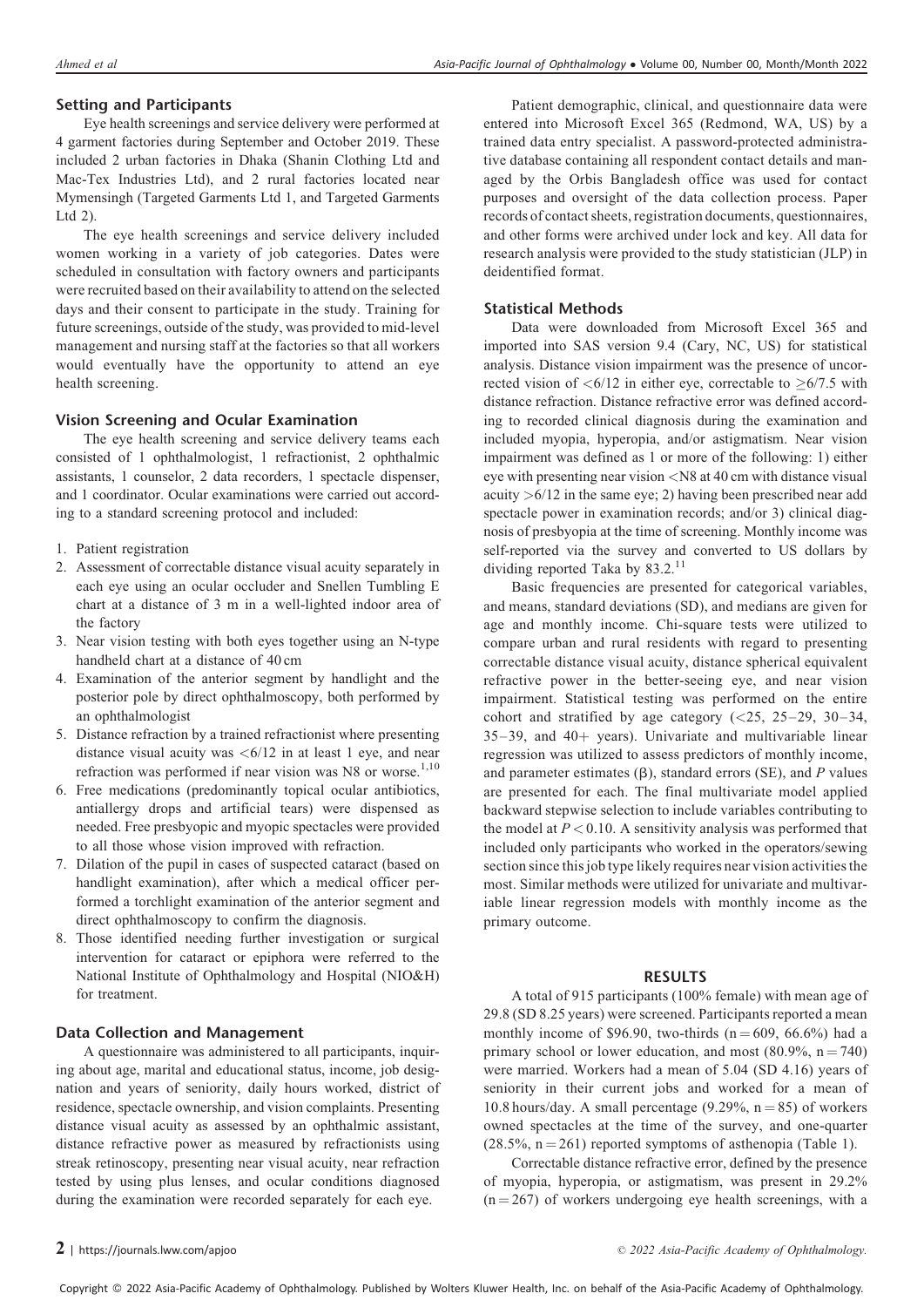Table 1. Demographic and Professional Characteristics and Baseline Ownership of Spectacles Among Garment Workers Participating in the Study

|                                       | <b>All Study Participants</b> |
|---------------------------------------|-------------------------------|
| Female, $n$ $(\%)$                    | $915(100\%)$                  |
| Age, y                                |                               |
| Mean (SD)                             | 29.8 (8.25)                   |
| Median (IQR)                          | $30.0(24.0-35.0)$             |
| Range                                 | $18 - 70$                     |
| Age 35 and older                      | 297 (32.5%)                   |
| Married, $n$ (%)                      | 740 (80.9%)                   |
| Educational status                    |                               |
| No education                          | 150 $(16.4\%)$                |
| Nongraded religious education         | 41 (4.48%)                    |
| Primary school only                   | 418 (45.7%)                   |
| Secondary school                      | 287 (31.4%)                   |
| Higher secondary/Masters              | 19 (2.08%)                    |
| Monthly income (US\$*) $(n = 905)$    |                               |
| Mean (SD)                             | 97.1 (33.1)                   |
| Median (IQR)                          | $96.4(72.3-118)$              |
| Range                                 | $12.0 - 301$                  |
| Job designation                       |                               |
| Helper                                | 91 (9.95%)                    |
| Quality control                       | 72 (7.87%)                    |
| Operator/Sewing section               | 626 (68.4%)                   |
| Cleaner                               | 42 (4.59%)                    |
| Folding woman                         | 78 (8.52%)                    |
| Unknown                               | $6(0.66\%)$                   |
| No. y on the job $(n=910)$            |                               |
| Mean (SD)                             | 5.04(4.16)                    |
| Median (IQR)                          | $4.00(2.00 - 8.00)$           |
| Range                                 | $0 - 25.0$                    |
| Daily time working, hr $(n=913)$      |                               |
| Mean (SD)                             | 10.8(2.10)                    |
| Median (IQR)                          | $12.0(8.00-12.0)$             |
| Range                                 | $7.00 - 18.0$                 |
| District of residence                 |                               |
| Urban                                 | 447 (48.9%)                   |
| Rural                                 | 468 (51.2%)                   |
| Baseline ownership of spectacles      | 85 (9.29%)                    |
| Self-reporting symptoms of asthenopia | 261 (28.5%)                   |

 $*1$  US\$ = Taka 83.0 on October 31, 2019.

IQR indicates interquartile range; n, number of study participants; SD, standard deviation.

similar prevalence among urban participants  $(30.4\%, n = 136)$ compared to rural dwellers  $(28.0\% , n = 131)$ . Rural participants in the  $40+$  age group had significantly better presenting correctable distance visual acuity compared to their urban counterparts  $(P = 0.0132)$  (Table 2).

Just over one-quarter of screened participants  $(n = 245)$ , 26.8%) had near vision impairment. Of the 245 participants with near vision impairment (near visual acuity <N8, Snellen equivalent  $6/12$ , in either eye),  $30.6\%$  (n = 75) had near visual acuity <N10 in either eye (Snellen equivalent 6/18). Prevalence of near vision impairment was significantly higher among rural residents  $(34.2\%)$  compared to urban overall  $(19.0\%, P < 0.0001)$  with the largest differences occurring in the 35 to 39 (68.2% vs 44.2%,  $P = 0.002$ ) and 40+ (85.9% vs 48.9%,  $P < 0.0001$ ) year age groups (Fig. 1). Prevalence of near vision impairment was already high among urban (20.4%,  $n = 20$ ) and rural (23.0%,  $n = 17$ ) workers at young ages (30 to 34 years).

In simple linear regression models, participants with near vision impairment earned \$13.3 (SE 2.44,  $P < 0.0001$ ) less per month than those without, while urban residents earned \$40.6 (SE 1.74,  $P < 0.0001$ ) more than rural ones (Table 3). In the final multivariable linear model, both near vision impairment (\$6.51 lower monthly earnings, SE 1.84,  $P = 0.0004$ ) and urban residence (\$43.2 higher monthly earnings, SE 2.39,  $P < 0.0001$ ) remained significantly associated with income (Table 3). The sensitivity analysis that included only females in the operator/ sewing section job type had similar univariate and multivariable findings for near vision impairment and urban/rural residence. Correctable distance visual impairment was not significantly associated with earnings.

#### **DISCUSSION**

This study found high rates of near vision impairment among garment workers, particularly rural study participants. We observed a near vision impairment prevalence of 20% to 23% between the ages of 30 and 34 years, which is consistent with other studies documenting the loss of accommodative reserve before age  $40.^{12,13}$  This was presumably due to the existing high prevalence of hyperopia in this cohort, consistent with the observed higher prevalence of near vision impairment in rural workers; hyperopia has commonly been seen at higher rates in rural populations,  $1^{4-17}$  due to lack of educational exposure.<sup>18,19</sup> The presence of near vision impairment was also associated with lower monthly salary, even after adjusting for potential confounding variables such as years on the job, daily working hours, education, job type, and rural versus urban residence. Inexpensive treatment with near glasses, proven effective in the long term, $20-22$  could increase earnings by some \$70 per year, a difference by itself sufficient to guarantee 6 weeks of income above the World Bank's poverty line.<sup>23</sup> Workplace screening and

| Table 2. Presenting Correctable Distance Visual Acuity in the Better-Seeing Eye Among Urban and Rural Residents |       |                |              |               |              |              |               |  |
|-----------------------------------------------------------------------------------------------------------------|-------|----------------|--------------|---------------|--------------|--------------|---------------|--|
| Age Group                                                                                                       | Total | Urban          |              |               | Rural        |              |               |  |
|                                                                                                                 |       | $= 6/6$        | $6/9 - 6/12$ | $6/18 - 6/60$ | $= 6/6$      | $6/9 - 6/12$ | $6/18 - 6/60$ |  |
| $\langle 25$                                                                                                    | 249   | $106(98.2\%)$  | $0(0\%)$     | $2(1.85\%)$   | 137 (97.2%)  | $1(0.71\%)$  | $3(2.13\%)$   |  |
| $25 - 29$                                                                                                       | 197   | $110(94.0\%)$  | $7(5.98\%)$  | $0(0\%)$      | $72(90.0\%)$ | $6(7.50\%)$  | $2(2.50\%)$   |  |
| $30 - 34$                                                                                                       | 172   | 89 (90.8%)     | $7(7.14\%)$  | 2 $(2.04\%)$  | 70 (94.6%)   | $3(4.05\%)$  | $1(1.35\%)$   |  |
| $35 - 39$                                                                                                       | 165   | 68 (88.3%)     | $7(9.09\%)$  | 2 $(2.60\%)$  | $85(96.6\%)$ | $3(3.41\%)$  | $0(0\%)$      |  |
| $40+$                                                                                                           | 132   | 37 (78.7%)     | $3(6.38\%)$  | $7(14.9\%)$   | 71 (83.5%)   | $12(14.1\%)$ | $2(2.35\%)$   |  |
| Total                                                                                                           | 915   | 410 $(91.7\%)$ | 24 (5.37%)   | 13 (2.91%)    | 435 (92.9%)  | $25(5.34\%)$ | $8(1.71\%)$   |  |

\*Urban and rural significantly different in distribution of presenting correctable distance visual acuity  $(P = 0.0132)$ , chi-square test) for this age group.

Copyright © 2022 Asia-Pacific Academy of Ophthalmology. Published by Wolters Kluwer Health, Inc. on behalf of the Asia-Pacific Academy of Ophthalmology.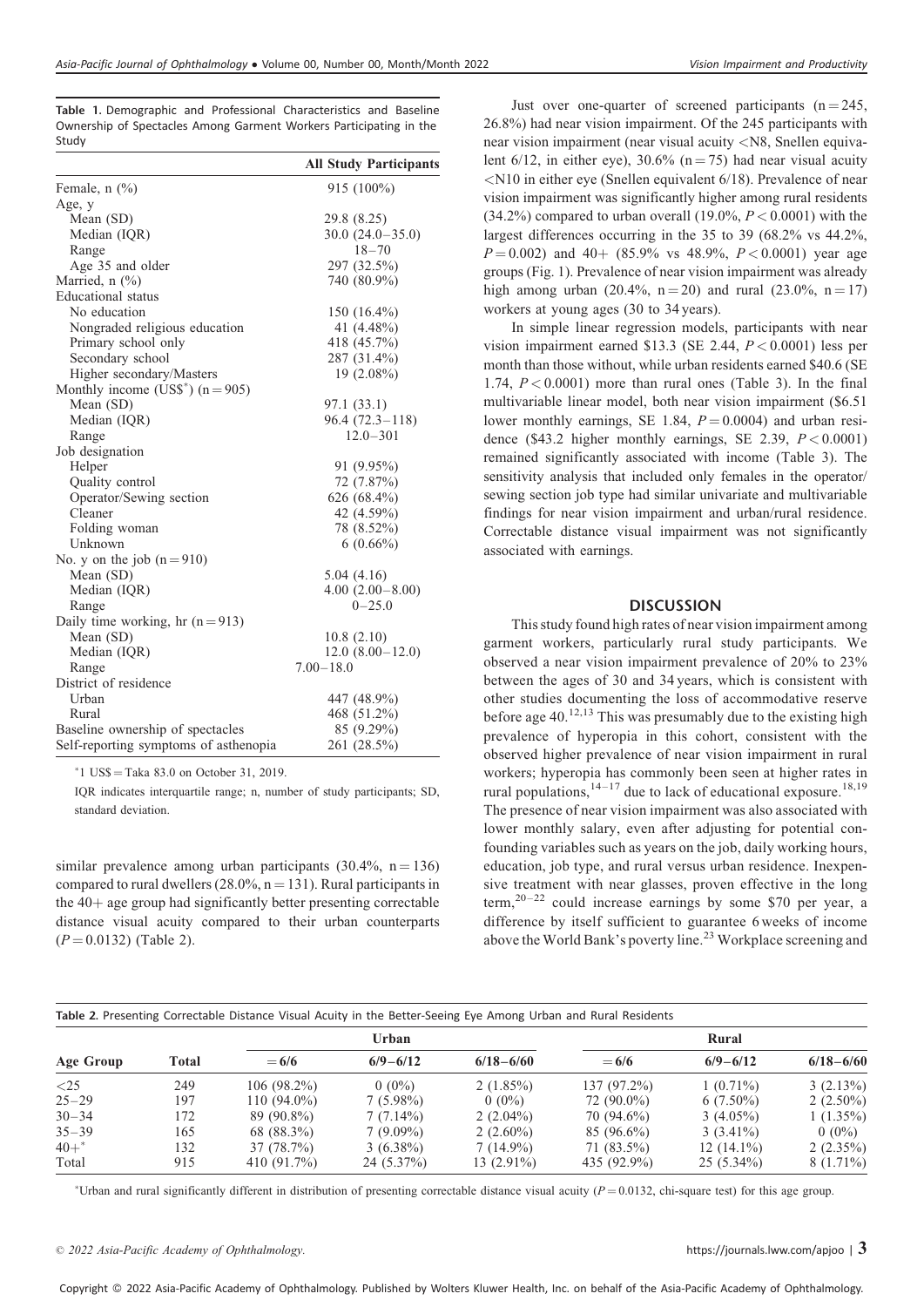

Figure 1. Prevalence of near vision impairment by urban/rural residence and age group.

provision of near glasses similar to this program could serve as a scalable poverty reduction strategy in service of the United Nations Sustainable Development Goal 1—to end poverty in all its forms everywhere.<sup>24</sup>

While this study did not include productivity measures, the decrease in salary for participants with near vision impairment may have been due to vision-related reduction in quality and/or output among these garment workers, as recruitment and salary increases are tied to productivity tests and annual adjustments based on performance. Improving near vision with spectacle correction has been shown to increase productivity among textile workers<sup>25</sup> and in other sectors, such as agriculture, that depend on good near vision.<sup>20</sup> Of the 245 participants with near vision impairment (near visual acuity <N8, Snellen equivalent 6/12, in either eye),  $30.6\%$  (n = 75) had near visual acuity <N10 in either eye (Snellen equivalent 6/18). The degree of near vision impairment present in this cohort was thus modest, consistent with other assessments showing the impact of near vision impairment

| Table 3. Univariate and Multivariate Regression Models of Potential Predictors of Monthly Salary (US\$, $n = 905$ ) |                 |           |               |          |  |  |  |
|---------------------------------------------------------------------------------------------------------------------|-----------------|-----------|---------------|----------|--|--|--|
|                                                                                                                     | Univariate      |           | Multivariate  |          |  |  |  |
| <b>Potential Predictor</b>                                                                                          | $\beta$ (SE)    | $P$ value | $\beta$ (SE)  | P value  |  |  |  |
| Near vision impairment                                                                                              | $-13.3(2.44)$   | < 0.0001  | $-6.51(1.84)$ | 0.0004   |  |  |  |
| Age, y                                                                                                              | $-0.238(0.133)$ | 0.074     |               |          |  |  |  |
| Time on the job, y                                                                                                  | 3.35(0.240)     | < 0.0001  | 2.21(0.195)   | < 0.0001 |  |  |  |
| Daily time working, h $(n = 903)$                                                                                   | $-5.56(0.488)$  | < 0.0001  | 2.54(0.551)   | < 0.0001 |  |  |  |
| Married, $n$ $(\%)$                                                                                                 | $-1.59(2.79)$   | 0.568     |               |          |  |  |  |
| Educational status                                                                                                  |                 |           |               |          |  |  |  |
| No education                                                                                                        | Reference       |           | Reference     |          |  |  |  |
| Non-graded religious education                                                                                      | 17.0(5.86)      | 0.004     | $-4.43(4.30)$ | 0.304    |  |  |  |
| Primary school only                                                                                                 | 13.1(3.12)      | < 0.0001  | 1.49(2.33)    | 0.520    |  |  |  |
| Secondary school                                                                                                    | 14.4(3.30)      | < 0.0001  | 4.70(2.48)    | 0.058    |  |  |  |
| Higher secondary/Masters                                                                                            | 36.4 (7.93)     | < 0.0001  | 24.1 (5.78)   | < 0.0001 |  |  |  |
| Job designation                                                                                                     |                 |           |               |          |  |  |  |
| Helper                                                                                                              | Reference       |           | Reference     |          |  |  |  |
| Quality control                                                                                                     | 28.6 (4.92)     | < 0.0001  | 18.0(3.63)    | < 0.0001 |  |  |  |
| Operator/Sewing section                                                                                             | 31.8 (3.44)     | < 0.0001  | 16.7(2.58)    | < 0.0001 |  |  |  |
| Cleaner                                                                                                             | 35.9 (5.87)     | < 0.0001  | 13.8 (4.39)   | 0.002    |  |  |  |
| Folding woman                                                                                                       | 37.4 (4.79)     | < 0.0001  | 9.06(3.62)    | 0.0126   |  |  |  |
| Urban residence                                                                                                     | 40.6(1.74)      | < 0.0001  | 43.2 (2.39)   | < 0.0001 |  |  |  |
| Baseline ownership of spectacles                                                                                    | 14.5(3.74)      | 0.0001    |               |          |  |  |  |

SE indicates standard error.

#### $4$  |<https://journals.lww.com/apjoo>

2022 Asia-Pacific Academy of Ophthalmology.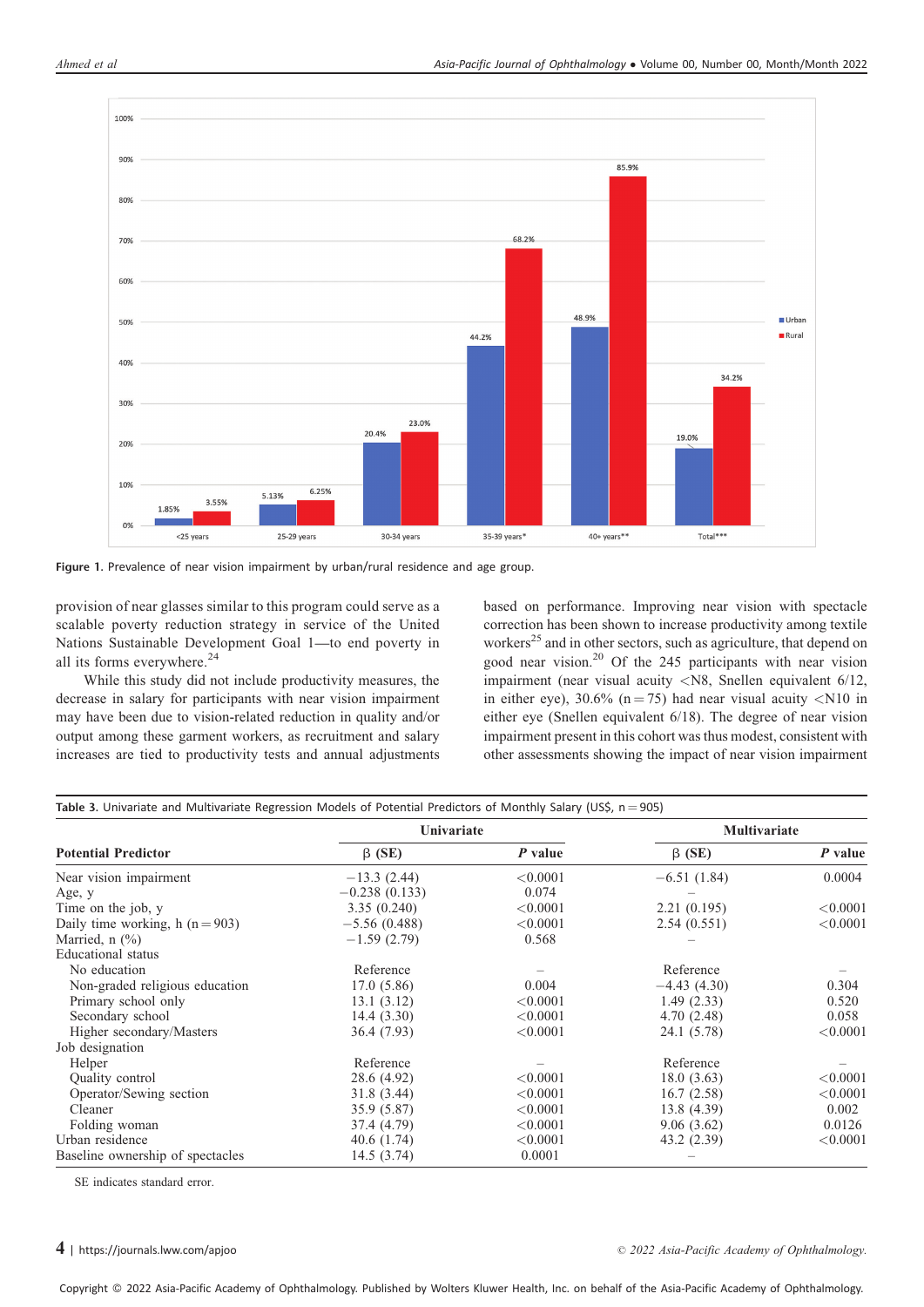in the workplace, for example in the PROSPER trial on presbyopic Indian tea pickers, $^{20}$  less than 20% of participants (who had to have near visual acuity <N8 in both eyes) had near visual acuity <N10. It would appear that even modest degrees of near vision impairment can negatively impact workplace productivity. In view of the very significant global productivity losses associated with near vision impairment among persons of working age,<sup>4</sup> and the observed high burden among younger workers with many remaining years in the workplace, the financial benefits of near vision correction for this population could be significant. Both workers and factories could benefit from increased productivity, with a synergistic impact on economic growth.

This study included only female garment workers, who constitute the majority of workers in the industry. Women often require near vision correction at an earlier age than men,  $26-28$ presumably due to reduced access to education compared to men and higher prevalence of hyperopia. This may have contributed to the high prevalence of near vision impairment in this study. Globally, women carry a larger burden of vision impairment than men,<sup>2</sup> and women living in LMICs make a significant contribution to the economy in rural settings, $29$  where we found a higher prevalence of near vision impairment. Therefore, focusing on industries with a high proportion of female workers, such as readymade garments, may be effective in addressing gender disparities in vision impairment and its economic impact.

As previously mentioned, limitations of the study include the lack of productivity measures before and after correction of near vision impairment. More trials on the impact of spectacle correction on productivity in textiles and other vision-intensive sectors are needed, to broaden the evidence base for action. Strengths of the study include presentation of data from both urban and rural locations, the large sample size, and the focus on LMICs, whose populations account for 90% of uncorrected near vision impairment globally, $1,2$  and where the need for practical poverty alleviation strategies is especially acute.

#### **CONCLUSIONS**

This study found high rates of near vision impairment among female garment workers in Bangladesh, particularly rural dwellers, and at a younger age than expected. Further, the presence of near vision impairment was associated with significantly decreased income, even after adjusting for a variety of potential confounders. This study suggests that focusing on industries with a high proportion of female workers, such as readymade garments, may be effective in addressing gender disparities in vision impairment, its economic impact, and as a potential poverty alleviation strategy in this setting. Additional studies, and especially trials, addressing near vision impairment in the garment industry would be beneficial in increasing understanding, and quantifying the potential economic impact.

## ACKNOWLEDGEMENTS

We would like to acknowledge and thank the following persons and institutions: Md. Iqbal Hossain, Senior Program Manager, Orbis International Bangladesh, for program implementation, supervision, and monitoring; Mohammad Shamsal Islam, for coordinating the field team for data collection and data entry; Asian Institute of Disability and Development (AIDD)

for ethical approval; Nari Uddug Kendra (NUK) for organizing of screening camps, ocular examinations, and facilitating in data collection; Shanin Clothing Ltd, MAC-Tex Industries Ltd, Target Garments Ltd. Unit 1, and Target Garments Ltd. Unit 2 for partnering with us to screen their employees; Global Giving for funding the programmatic initiatives.

#### **REFERENCES**

- 1. GBD 2019 Blindness and Vision Impairment Collaborators, on behalf of the Vision Loss Expert Group of the Global Burden of Disease Study (VLEG-GBD). Trends in prevalence of blindness and distance and near vision impairment over 30 years: an analysis for the Global Burden of Disease Study. Lancet Glob Health. 2021;9:e130–e143.
- 2. Burton MJ, Ramke J, Marques AP, et al. The Lancet Global Health Commission on Global Eye Health: vision beyond 2020. Lancet Glob Health. 2021;9:e489–e551. doi: 10.1016/S2214-109X(20)30488-5.
- 3. Fricke TR, Tahhan N, Resnikoff S, et al. Global prevalence of presbyopia and vision impairment from uncorrected presbyopia: systematic review, meta-analysis, and modelling. Ophthalmology. 2018;125:1492–1499. doi: 10.1016/j.ophtha.2018.04.013.
- 4. Frick KD, Joy SM, Wilson DA, et al. The global burden of potential productivity loss from uncorrected presbyopia. Ophthalmology. 2015;122:1706–1710. doi: 10.1016/j.ophtha.2015.04.014.
- 5. Chan VF, MacKenzie GE, Kassalow J, et al. Impact of presbyopia and its correction in low- and middle-income countries. Asia Pac J Ophthalmol (Phila). 2018;7:370–374. doi: 10.22608/APO.2018449.
- 6. Bourne RRA, Dineen BP, Noorul Huq DM, et al. Correction of refractive error in the adult population of bangladesh: meeting the unmet need. Invest Ophthalmol Vis Sci. 2004;45:410–417. doi: [https://doi.org/10.1167/iovs.03-](https://doi.org/10.1167/iovs.03-0129) [0129.](https://doi.org/10.1167/iovs.03-0129)
- 7. Zafar A, Reaz M, Tasin F. Bangladesh's journey to middle-income status: the role of the private sector. Washington D.C., US: International Finance Corporation; 2020, [https://www.ifc.org/wps/wcm/connect/region\\_\\_ext\\_content/](https://www.ifc.org/wps/wcm/connect/region__ext_content/ifc_external_corporate_site/south+asia/resources/bangladesh+journey+to+middle+income+status+the+role+of+the+private+sector) [ifc\\_external\\_corporate\\_site/south+asia/resources/bangladesh+journey+](https://www.ifc.org/wps/wcm/connect/region__ext_content/ifc_external_corporate_site/south+asia/resources/bangladesh+journey+to+middle+income+status+the+role+of+the+private+sector) [to+middle+income+status+the+role+of+the+private+sector.](https://www.ifc.org/wps/wcm/connect/region__ext_content/ifc_external_corporate_site/south+asia/resources/bangladesh+journey+to+middle+income+status+the+role+of+the+private+sector) Accessed May 6, 2021.
- 8. The Bangladesh Garment Manufacturers and Exporters Association (BGMEA). Comparative statement on export of RMG and total export of Bangladesh. Dhaka, Bangladesh: BGMEA; 2020., [https://](https://www.bgmea.com.bd/page/Export_Performance) [www.bgmea.com.bd/page/Export\\_Performance.](https://www.bgmea.com.bd/page/Export_Performance) Accessed May 6, 2021.
- 9. International Labour Organization (ILO). Improving working conditions in the ready-made garment industry: Progress and achievements.. Geneva: International Labour Organization; 2016, [https://www.ilo.org/dhaka/Whatwedo/Projects/](https://www.ilo.org/dhaka/Whatwedo/Projects/WCMS_240343/lang--en/index.htm) [WCMS\\_240343/lang–en/index.htm](https://www.ilo.org/dhaka/Whatwedo/Projects/WCMS_240343/lang--en/index.htm). Accessed March 3, 2021.
- 10. Holden BA, Fricke TR, Ho SM, et al. Global vision impairment due to uncorrected presbyopia. Arch Ophthalmol. 2008;126:1731–1739. doi: 10.1001/archopht.126.12.1731.
- 11. OANDA Corporation. Currency Converter. Currency Converter: Bangladeshi Taka to US Dollar. [https://www1.oanda.com/currency/](https://www1.oanda.com/currency/converter/) [converter/. Accessed November 22, 2021.](https://www1.oanda.com/currency/converter/)
- 12. Win-Hall DM, Glasser A. Objective accommodation measurements in prepresbyopic eyes using an autorefractor and an aberrometer. J Cataract Refract Surg. 2008;34:774–784. doi: 10.1016/j.jcrs.2007.12.033.
- 13. Anderson HA, Stuebing KK. Subjective versus objective accommodative amplitude: preschool to presbyopia. Optom Vis Sci. 2014;91:1290–1301. doi: 10.1097/OPX.0000000000000402.

Copyright © 2022 Asia-Pacific Academy of Ophthalmology. Published by Wolters Kluwer Health, Inc. on behalf of the Asia-Pacific Academy of Ophthalmology.